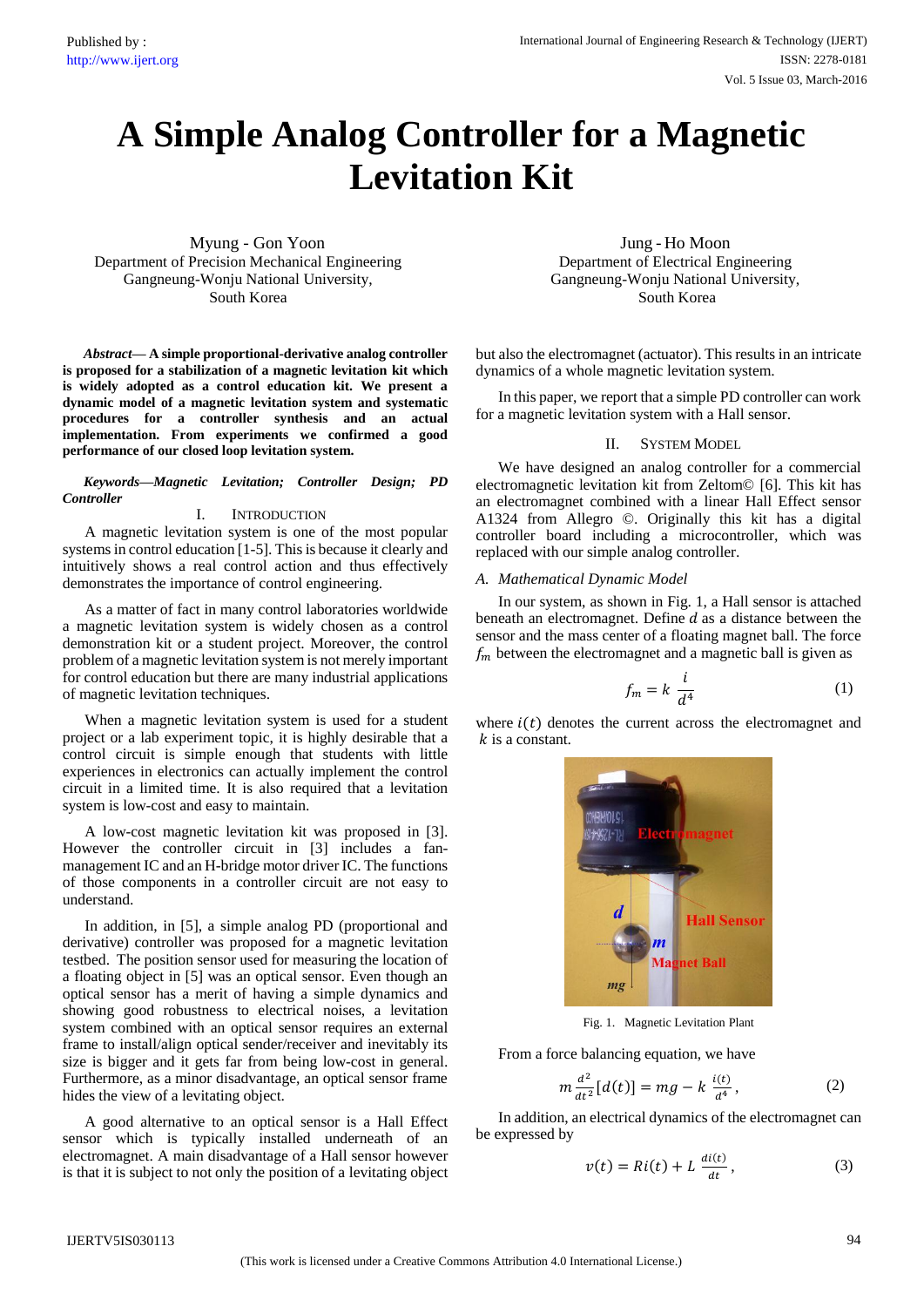where  $R$ ,  $L$  are resistance and inductance of the electromagnet.

Now consider the following perturbations

$$
i(t) = i_e + \Delta i(t),
$$
  
\n
$$
d(t) = d_e + \Delta d(t),
$$
  
\n
$$
v(t) = v_e + \Delta v(t).
$$
\n(4)

Under this perturbation, the dynamics (2) and (3) around an operating point  $(i_e, d_e, v_e)$  can be linearized as

$$
m\frac{d^2}{dt^2}(\Delta d) = -\frac{k}{d_e^4}\Delta i + \frac{4ki_e}{d_e^5}\Delta d,
$$
  

$$
\frac{d\Delta i}{dt} = -\frac{R}{L}\Delta i + \frac{1}{L}\Delta v.
$$
 (5)

After eliminating  $\Delta i$  in (5) and applying Laplace transforms, we obtain the transfer function from  $\Delta v$  to  $\Delta d$ given as

$$
\frac{\Delta D(s)}{\Delta V(s)} = \frac{-\frac{gR}{v_e}}{(Ls + R)\left(s^2 - \frac{4k i_e}{m d_e^2}\right)}\tag{6}
$$

where  $\Delta V(s)$  and  $\Delta D(s)$  denote the Laplace transforms of  $\Delta v(t)$  and  $\Delta d(t)$ , respectively.

Our Hall sensor has a voltage output of the form

$$
z(t) = \alpha + \frac{\beta}{d^2} + \gamma i(t) \tag{7}
$$

where  $\alpha$ ,  $\beta$ ,  $\gamma$  are constant sensor parameters. A linearization of (7) around  $z(t)=z_e + \Delta z$  results in

$$
\Delta z = -\frac{2\beta}{d_e^3} \Delta d + \gamma \Delta i. \tag{8}
$$

Applying Laplace transform to (8) and using  $\Delta I(s)$  =  $\Delta V(s)/(Ls + R)$  from (3) and the representation in (6), we obtain a relation between the electromagnet voltage  $\Delta V(s)$  and a sensor voltage perturbation  $\Delta Z(s)$  as follows;

$$
\frac{\Delta Z(s)}{\Delta V(s)} = \frac{\gamma \left(s^2 - \frac{4k i_e}{m d_e^5}\right) + \frac{2\beta k}{m d_e^7}}{(Ls + R) \left(s^2 - \frac{4k i_e}{m d_e^5}\right)}\tag{9}
$$

From (6) and (9), we can describe our levitation system as a block diagram shown in Fig. 2 where "Ref" denotes a reference sensor voltage and an *open loop transfer function* is given as



Fig. 2. Block Diagram

TABLE I. SYSTEM PARAMETERS

|                     | parameter     | value                  | unit                           |
|---------------------|---------------|------------------------|--------------------------------|
| Sensor              | R             | 2.92                   | v                              |
|                     | $\mathcal{U}$ | 0.48                   | V/A                            |
| Electro<br>-magnet  | k             | $17.31 \times 10^{-9}$ | $\frac{1}{\text{kg}m^5}{s^2A}$ |
|                     | R             | 2.6                    | Ω                              |
|                     | L             | $15.0 \times 10^{-3}$  | Н                              |
| Operating<br>Points | $i_e$         | 0.41                   | А                              |
|                     | d,            | 27.0                   | mm                             |

By substituting system parameters in Table I into (9), we finally obtain an explicit representation

$$
G(s)H(s) = \frac{31.94 s^2 + 1888}{s^3 + 173 s^2 - 108.4 s - 1.875 \times 10^4}
$$
 (10)

Some parameters in Table I are taken from a technical note of Zeltom© [7].

### III. CONTROLLER DESIGN

Firstly we note from the root locus plot in Fig. 3 that our open loop transfer function  $G(s)H(s)$  cannot be stabilized with a pure proportional controller  $C(s) = k_p \in \mathbb{R}$  in Fig. 2.

Motivated by this fact and, at the same time, in order to minimize the complexities of a controller synthesis and its implementation, we prefer the simplest stabilizing controller. It turns out that a standard PD (proportional and derivative) controller can do the work. The same controller structure was also proposed in [5].



Fig. 4. PD controller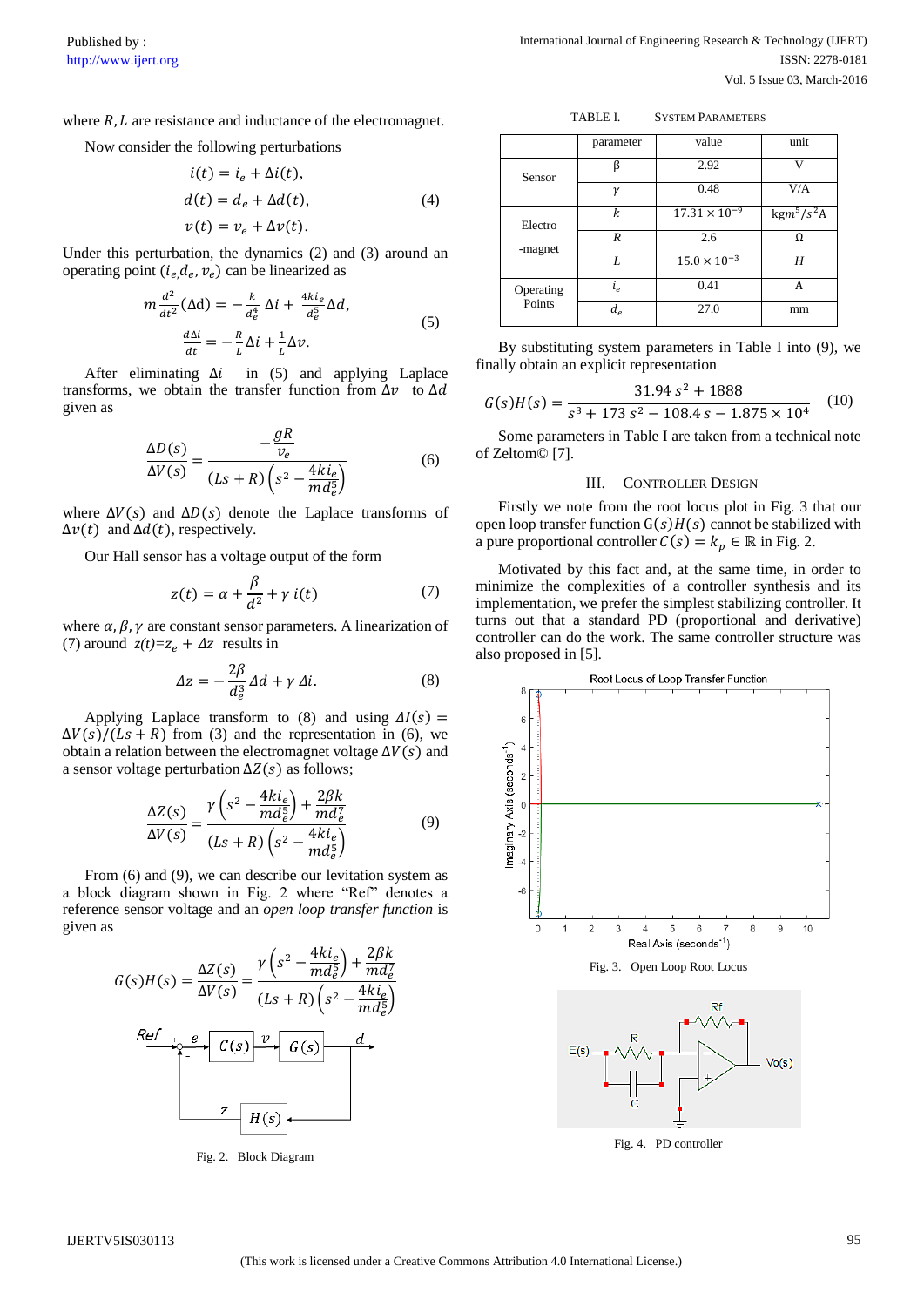Our PD controller has the structure shown in Fig. 4 where  $E(s)$  denote the Laplace transform of an error signal between a reference voltage "Ref" and an actual sensor signal  $z(t)$ .

The transfer function of the PD controller is given as

$$
C(s) := \frac{V(s)}{E(s)} = -\frac{R_f}{R} \left( RC \ s + 1 \right) \tag{11}
$$

The minus sign in the controller (11) is to be cancelled out because our differential circuit to obtain  $\Delta E(s)$  also has a minus sign.

When  $R = 5 k\Omega$  and  $C = 10 \mu F$ , for an example, the controller (11) becomes

$$
C(s) := -k_c (0.05 s + 1). \tag{12}
$$

The controller gain  $k_c$  is a tuning parameter determined by  $R_f$  in (11). The root locus of a transfer function (0.05 s +  $1)G(s)H(s)$  is shown in Fig. 5 for  $1 \leq k_c \leq \infty$ . It follow from Fig. 5 that the closed loop system is stable provided that  $k_c \geq$ 8.94 holds.

A circuit diagram of our analog controller is given in Fig. 6 and a breadboard implementation is shown in Fig. 7. Note that we have ignored the dynamic behaviors of a Darlington transistor TIP102 in the above controller design as we have experimentally verified that the voltage across the electromagnet is almost same as the controller voltage.



Fig. 5. Closed Loop Root Locus



Fig. 6. Overall Circuit Diagram



Fig. 7. Analog Controller Implementation

#### IV. EXPERIMENTS

By changing controller parameters with different values of resistor  $R_f$  and capacitor C in (11), we have verified the performance of our closed loop levitation system.

In overall, for wide ranges of  $R_f$  and  $C$ , our magnetic levitation system remains stable as theoretically predicted from Fig. 5. An example with of  $R_f = 118 k\Omega$  and  $C = 10 \mu F$  is shown in Fig. 8. The closed system in this case has a gain margin of infinity and a phase margin of 31.6° (deg).

With a fixed  $R_f = 118 k\Omega$ , the magnitude of capacitor C can be increased up to 470  $\mu$ F, not breaking a stable levitation. Similarly, with a fixed  $C = 10 \mu F$ , the resistance  $R_f$  can be increased up to several hundred  $kΩ$ .

A more interesting observation is that, as decreasing the capacitor  $C$  down to zero, the levitating magnet ball shows larger vibrations and when  $C = 0 \mu F$  a stable levitation could not achieved.